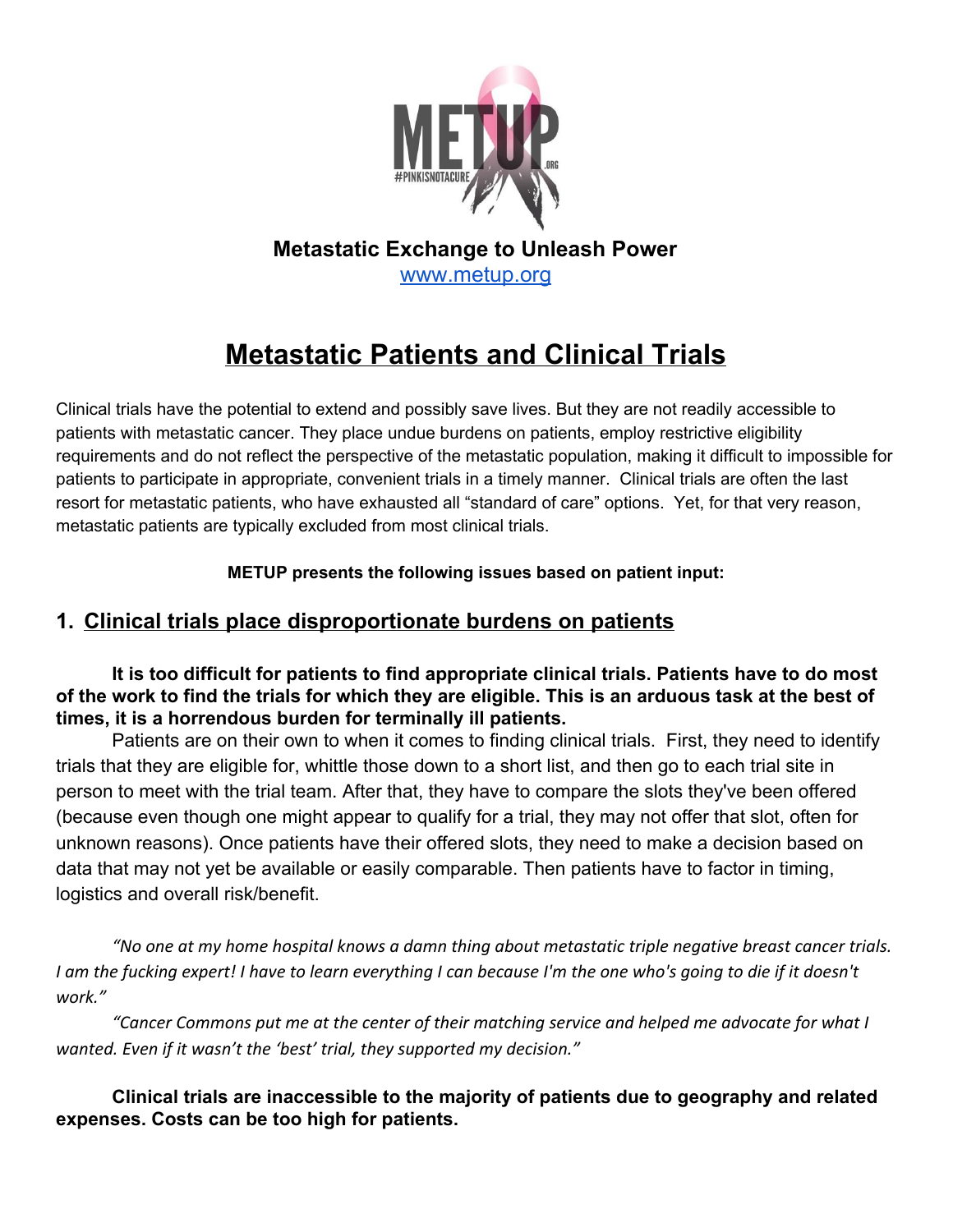Access to the best and greatest number of clinical trials is often limited to major cancer centers and typically requires frequent, often distant travel. Additionally, many metastatic patients can no longer work, due to their treatment schedules and disease symptoms. Thus, they have Medicaid insurance, which typically does not fund treatment across state lines.

*"There were some clinical trials I would have liked to have been tested for to see if I could have qualified but the out-of-state hospitals said they could not treat me with my current insurance. This was very upsetting to me--."*

Even if direct travel costs are covered, there are usually indirect costs that are not reimbursable, such as childcare, foregone wages and activities of daily life that the patient might not be able to do such as housecleaning and cooking. Furthermore, patients have to weigh whether the time away from family and additional unproductive time due to side effects will be offset by the uncertain gain in lifespan by participating in the trial.

## **Clinical trials require repetitious, often invasive and expensive pre-screening and monitoring procedures that typically must be done at the research center, not the patient's local hospital.**

*"I tried to find out if my biopsy procedure can provide tissue for multiple trials (one at Hospital A and one at Hospital B) but both institutions seemed skeptical that that could happen. Which means I potentially have to undergo two liver biopsies this week."*

Research institutions require all baseline tests to be done at their sites which often means the patient gets redundant tests, which is a massive waste of time, money and patient effort. Trial designers need to be willing to help the patient get their scans and pre-screening tests in the most efficient way possible. If that means Premier Hospital A has to settle for Premier Hospital B's MRI machine and biopsy tissue, so be it (After all, they are both part of the Premier Healthcare system, so there should be standardization).

## **2. Clinical trials employ rigid, exclusive eligibility criteria**

#### **Clinical trials exclude metastatic patients for reasons that are inherently part of a metastatic breast cancer (MBC) diagnosis.**

The majority of metastatic breast cancer trials exclude "heavily pretreated" patients (usually more than 2 lines of prior chemotherapy in the metastatic setting) and patients who have brain metastases (CNS involvement). Thus, metastatic patients who have exhausted Standard of Care options are shut out of their only other possible treatment avenue.

In a small trial conducted at MD Anderson Cancer Center in Houston, Texas, typically ineligible patients were enrolled and their cancer improved at the same rates and they experienced similar side effects when compared with eligible patients in similar trials ([https://www.ncbi.nlm.nih.gov/pubmed/27795561\)](https://www.ncbi.nlm.nih.gov/pubmed/27795561)

This study determined "this subset of patients can be safely treated within clinical trials and derive clinical benefit," and concluded, "Relaxation of standard exclusion criteria may increase the pool of patients likely to benefit from therapy." [Please note that the full text was not available due to a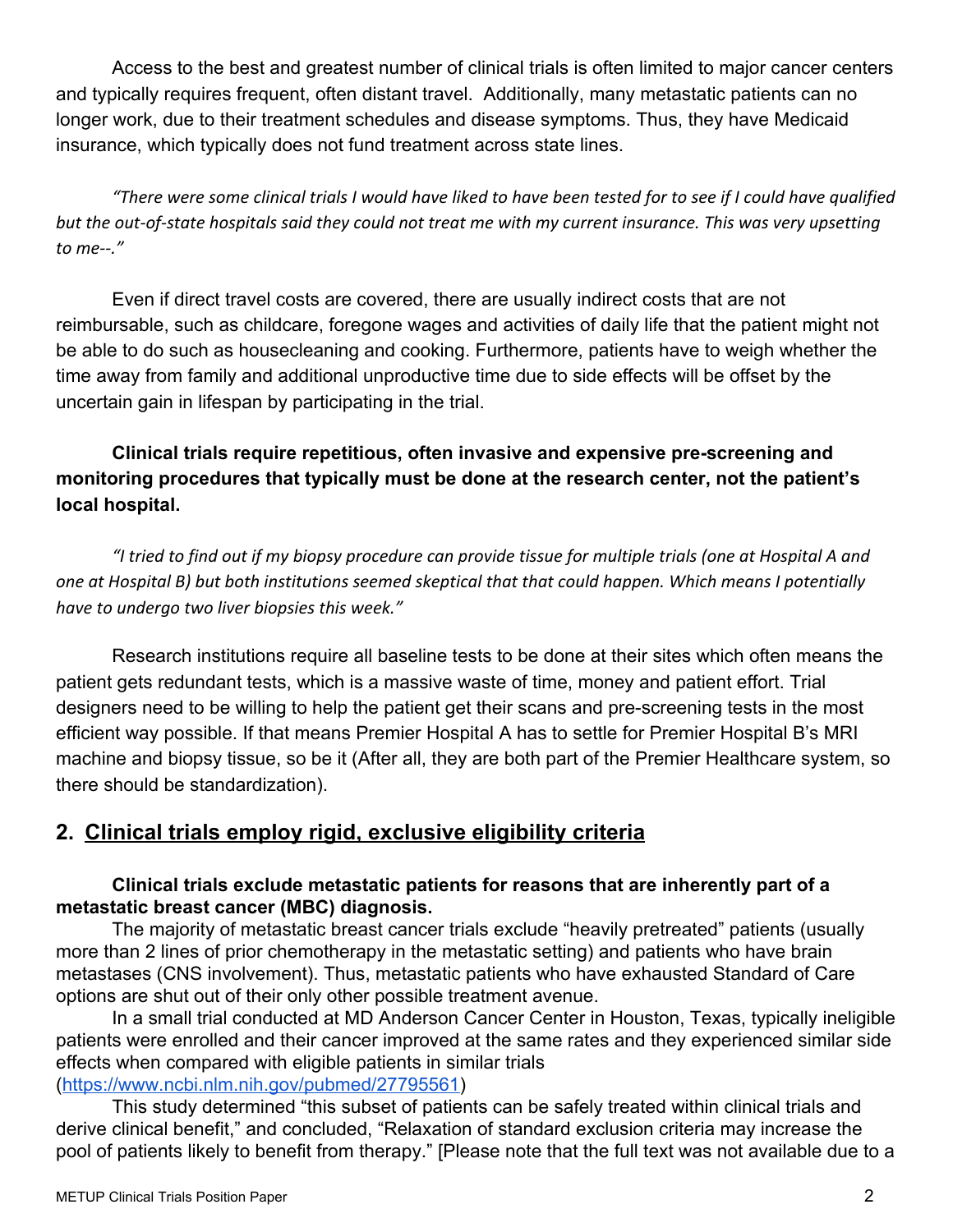firewall. This is another way patients are disadvantaged when trying to access information that may extend their lives.]

*"In AIDS, what happened was patients couldn't get access to drugs because it was taking too damn long for them to go through trials and many patients were too sick to be eligible for trials, so they offered parallel trials, where patients were getting access to experimental drugs, and they tracked the data about how it worked. Because, when patients couldn't get newer drugs, they turned to manufacturing the drugs themselves. -- they just looked up the formula in the patent documents and took it to the pharmacies anyway. Long story, but my point is, I don't think FDA and NCI want cancer patients doing that, but when people are desperate to live, they do desperate things. Giving them access to experimental treatments is often the only way they have a shot at staying alive."*

**Most trials also require a 28-day "washout" period between the end of the patient's last treatment and the start of the trial.**  However, for metastatic patients, that 28-day period with no treatment often results in disease progression which can disqualify a patient from entering that very trial, leaving him/her worse off than before. In the real world, patients receiving standard of care transition from treatment to treatment without a break. Additionally, in the past 40 years, treatment has expanded beyond IV chemotherapy to include oral chemotherapies, hormonal therapy and targeted therapies. The clinical trial protocols have not evolved to reflect the real world practices of zero wait to change therapies (for oral chemo, oral hormonal treatment or oral targeted therapies) and a 1-2 week wait for most IV chemotherapies.

"*I know doctors are all about do-no-harm, but when your option is try a drug, or just die, I mean, you're not actually doing harm, right?"*

## 3. **People of color are not adequately represented in the clinical trial population**.

This is a well acknowledged issue that has been difficult to address, for many of the reasons noted above, in addition to lack of awareness of trials, language barriers and cultural and historical issues (See the Tuskegee Airmen Study, [https://www.cdc.gov/tuskegee/timeline.htm\)](https://www.cdc.gov/tuskegee/timeline.htm)

In December 2016, the New York Times published an article describing the racial disparities in clinical trials and efforts to correct the problem:

<http://www.nytimes.com/2016/12/23/health/cancer-trials-immunotherapy.html>

Another example of efforts to reach out to and recruit minority communities into clinical trials is the Smilow Cancer Hospital's OWN IT! Program in New Haven, CT:

[http://www.nhregister.com/general-news/20170107/new-haven-cancer-doctors-working-to-draw-peopl](http://www.nhregister.com/general-news/20170107/new-haven-cancer-doctors-working-to-draw-people-of-color-into-clinical-trials) [e-of-color-into-clinical-trials](http://www.nhregister.com/general-news/20170107/new-haven-cancer-doctors-working-to-draw-people-of-color-into-clinical-trials)

One important component of this program includes caring for patients at satellite centers closer to their homes, families and friends, an issue that is significant to all patients in clinical trials.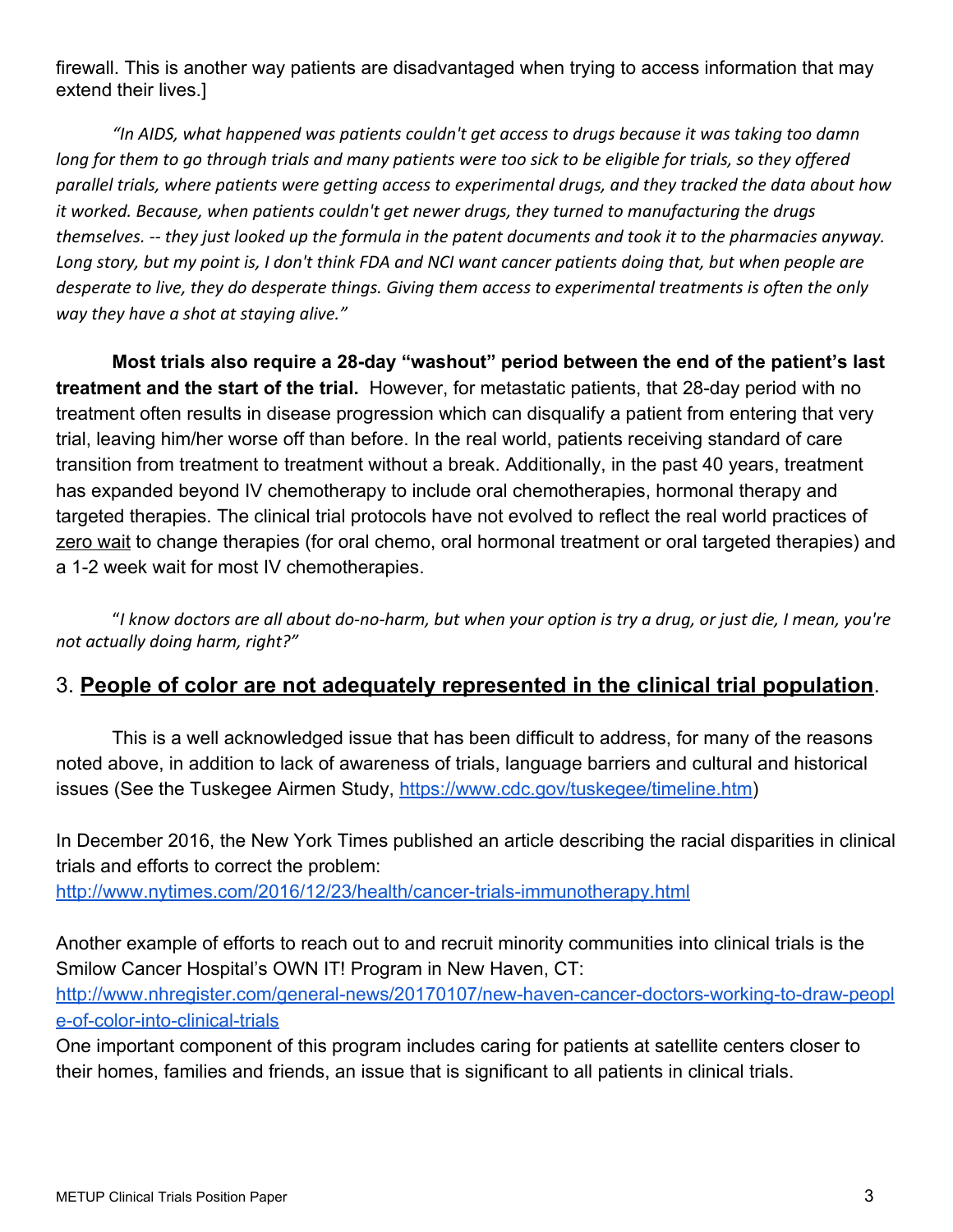## **4. The patient perspective is absent from most trial design**

*"Researchers think that the barrier to clinical trial participation is that patients don't understand the benefits of participating in clinical trials. So they write article after article promoting the benefits of clinical trial participation, distributing in venues the patient never sees. They don't ask patients what they need to change so that participation could be broadened."*

Clinical trials are a partnership. The stakeholders are the patients, clinical researchers and funders (often pharmaceutical companies). Yet, patient experience shows that many researchers and funders are so focused on their area of study and outcome that the needs of trial participants are often minimized or unrecognized.

*"I left (the major research center) feeling I'd met a researcher who was excited to learn as quickly as possible how to make immunotherapy work and work better in breast cancer. I did not leave feeling as if I had a doctor who was interested in helping ME."*

*"I've always known that the primary interest is in getting me into the trial that is best for the trial, not best for me as the patient. Hopefully, they sometimes overlap but I wish I had the sense that they knew which trial was the best one for me, taking into consideration: I'm a parent, I can't travel more than a few hours, and I want the longest durability for the least side effects. Sometimes that won't be at my current cancer institution and they should be able to tell me that."*

Failure to acknowledge the initial gap between caring for all of the patient's best interests while working to understand the science as quickly as possible is a critical factor that limits patient participation in trials.

Clinical trials need to have patient participation up front in the design. The patients who participate in reviewing the design should be the target audience for the clinical trial and should also include at least one patient who has previously participated in a clinical trial.

#### **These are some of the concerns patients have voiced about clinical trial design:**

#### **Schedule and format**

The clinical trial format is too complicated, rigid and lengthy for terminal patients. At present, trials are designed to accommodate the researchers and funders with less consideration of the needs of metastatic patients. Consent paperwork is often lengthy (15-30 pages), the wording can be complex and the schedule (Study Plan) of screening procedures and monitoring appointments can be staggering. Research doctors, nurses and assistants can helpful in decoding and facilitating these processes. Still, the decision to consent and the complex burden of participating in clinical trials is particularly difficult for metastatic patients.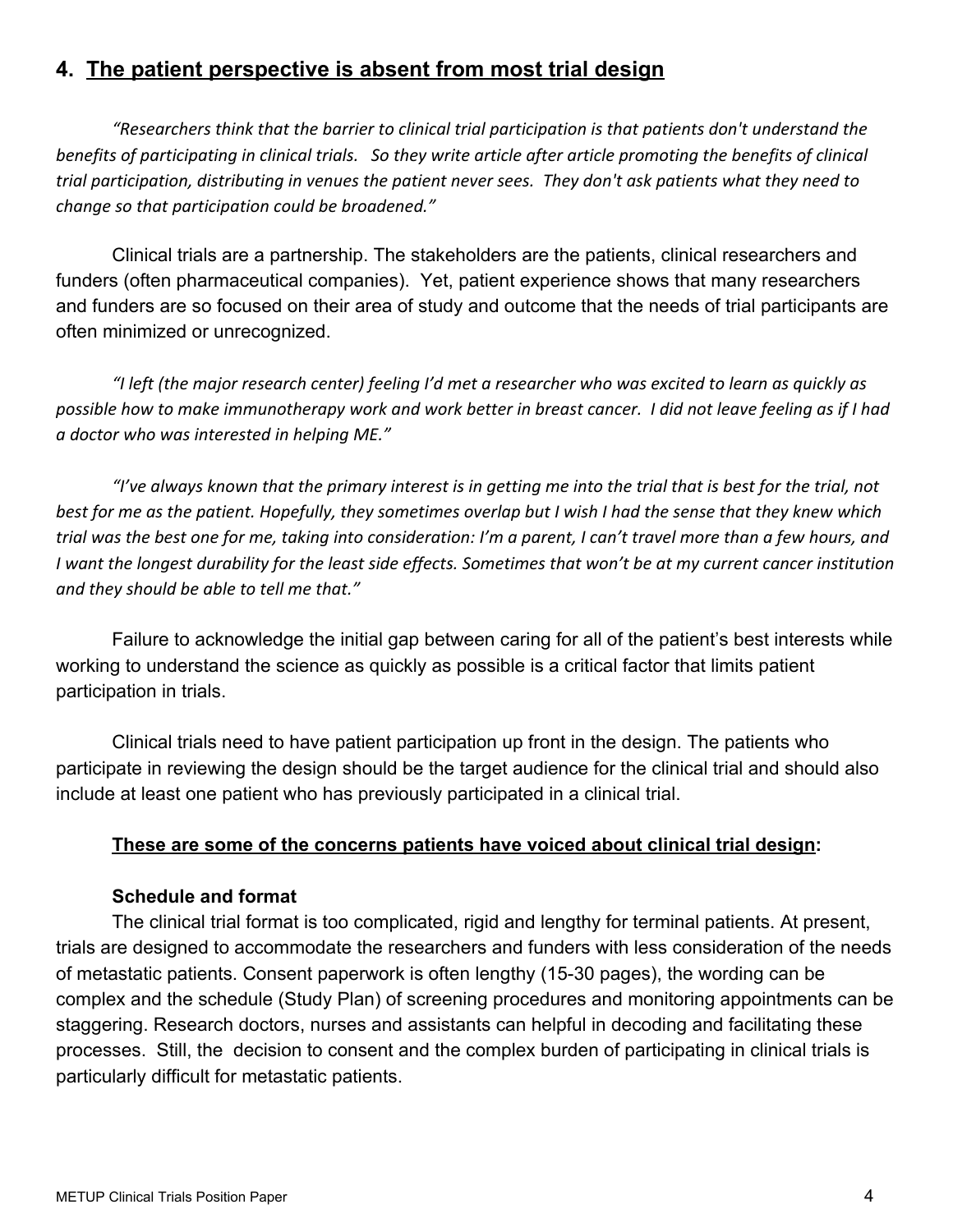"*You have to be more flexible---These are drugs that are going to be used in real life but some of these drugs need to be tested in real life."* Dr. Andrea Silber, Oncologist and Director of the OWN IT! Program, Smilow Cancer Hospital, New Haven, CT (see article link below)

#### **Data**

Patients need access to clinical trial data so they can make informed treatment decisions about appropriate trials for which they are eligible. But there is no consistent means of comparing data amongst trials. Additionally, negative results must be published in a timely fashion to save lives. However,such results frequently are not reported. Patients risk their lives to participate in clinical trials and endure the certainty of side effects with a pretty small chance of a gain. Access to trial data would allow them to make better, more informed choices.

*"I know not all of this data is available but a lot of it is for Phase II trials and it would make my decision a lot easier if they could just have this data in the same format across all trials."*

Patients often are not allowed to see their own data generated from their tissue and blood samples as part of clinical trials (tumor sequencing, circulating tumor cell). For example,genomic profiling is frequently done as part of the trial protocol because the companies are looking for biomarkers to identify subsets of patients that have benefited from the treatment. Patients who want their own copy of that information for future treatment decisions often do not have access to it and must replicate the analysis at considerable expense.

*"If the problem getting our information back to us is with lab certification, why isn't CLIA certification required for all trial protocols?" (Clinical Laboratory Improvement Amendments, [https://wwwn.cdc.gov/clia/\)](https://wwwn.cdc.gov/clia/)*

Patients who participate in a clinical trial should have a say in how and if their data is shared. The Cancer moonshot has recognized that data silos need to be broken down. The participants in clinical trials should have the right to choose if their data is shared broadly to further benefit science.

#### **The Demands of participation**

The paperwork and bureaucratic hurdles for participation can be onerous, especially for patients coping with the demands and distractions of terminal illness, often resulting in lost time, a luxury that is not afforded metastatic patients.

The burden of enduring washout periods can result in harmful disease progression while waiting to start a new trial,leaving the patient ineligible for the desired trial and having to initiate a new trial search, with reduced options due to the progression.

Patients often undergo painful, invasive procedures, some with recognized risk, and repeated testing to generate baseline and monitoring data. Yet,these data are often "siloed" and not typically shared between study sponsors and different research institutions for the greater good.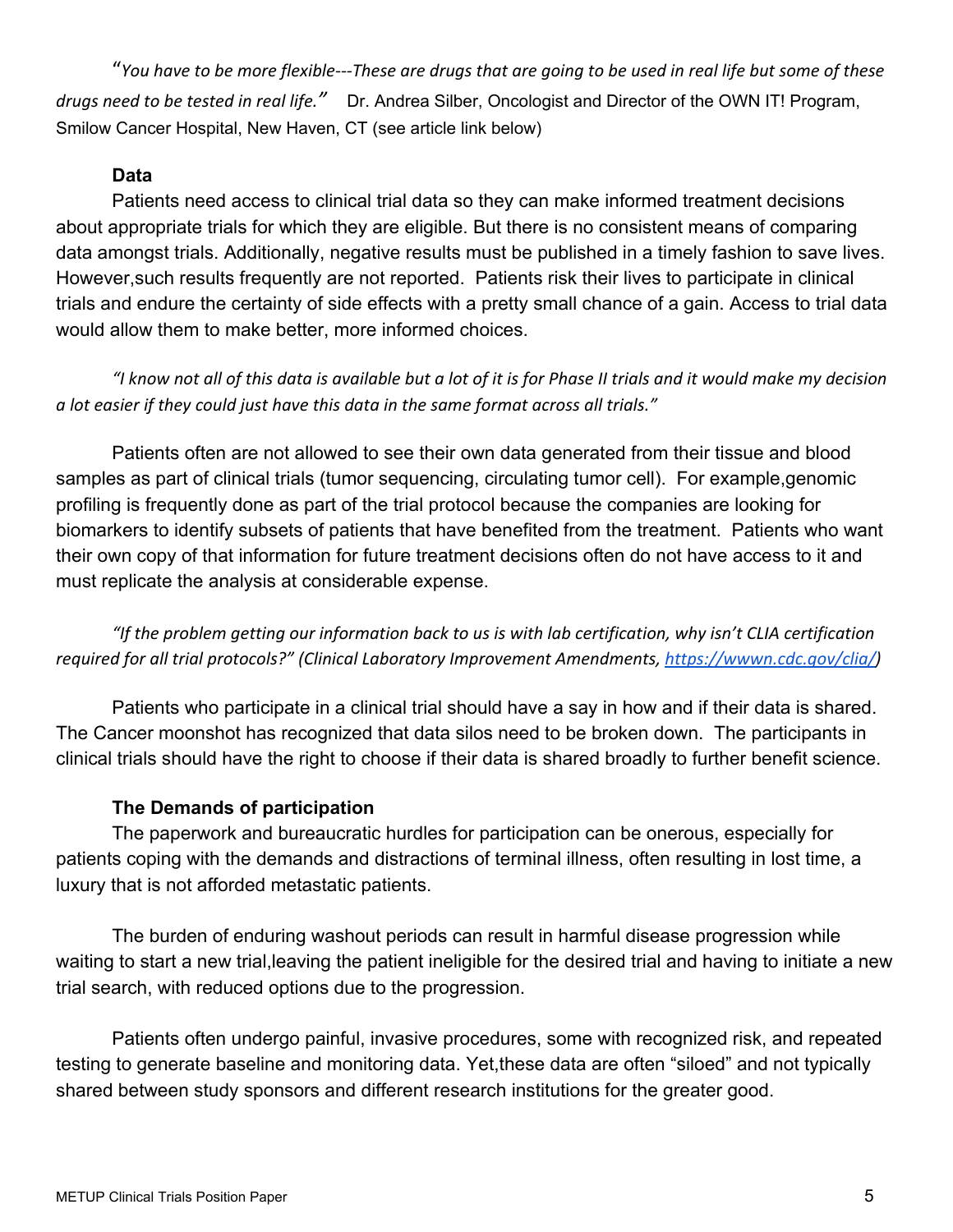There is no consistent means of reimbursing patients for trial related expenses (travel,parking, meals, lodging), some procedure related expenses (e.g., liver biopsies may require an overnight stay for those living a distance from the hospital) and unanticipated expenses incurred due to procedural cancellations and managing the varying degrees of side effects.

#### **Summary**

**Clinical trials hold the promise of new, life-prolonging treatments and possible cures, but enrolling and participation is often onerous for metastatic patients.** It is extremely difficult for patients to find appropriate trials for which they meet eligibility criteria and to which they can readily travel. Entry into clinical trials is demanding of patients' time,endurance and finances, factors which are particularly limited in the metastatic population. These issues often result in terminal patients forgoing novel treatments that may potentially give them more time to live.

**The eligibility criteria for clinical trials are exclusive, precluding many metastatic patients from enrollment.** By definition, metastatic patients have complex diagnoses and treatment histories. In an effort to maximize outcomes, trial designers limit entry to the healthiest patients, thus excluding metastatic patients who might benefit from possible life-extending treatments.

**People of color are not adequately represented in clinical trials.** This clearly affects researchers understanding of why different populations might have different disease and treatment outcomes.

**The design of clinical trials omits the metastatic patient perspective.** Participation in a clinical trial can mean the difference between longer life and imminent death for a metastatic patient. However, metastatic patient input appears to be lacking from trial design and implementation.

## ➔ **METUP proposes the following to reduce the burden on metastatic patients who want to participate in clinical trials**

- $\blacklozenge$  There should be a "one-stop" site for patients to easily find the most appropriate clinical trials for which they are eligible. Ideally, this site should have an online "chat" capability.
- ◆ Patients need doctors and/or patient advocates to assist them in finding and referring them to the most appropriate trial as quickly as possible.
- ◆ Hospitals and research centers need to collaborate to reduce stress on patient participants. This would require trials to accept scans and pre-screening tests in the most efficient and humane way possible.
- ◆ Clinical trials need to take place at community hospitals as well as major research centers.